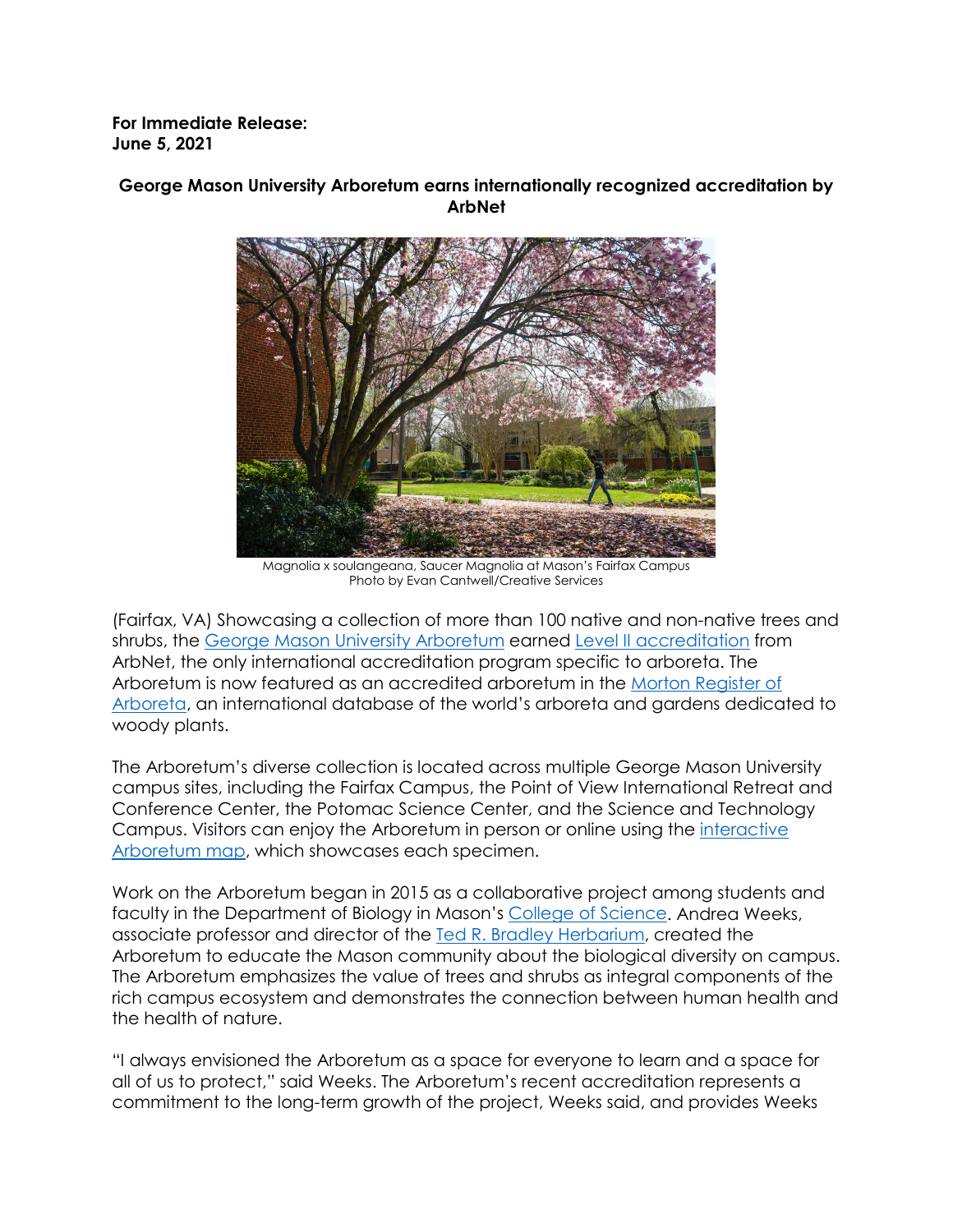and a diverse team with a "framework for maintaining professional standards and managing this type of infrastructure."

To earn ArbNet accreditation, the Arboretum shared a clearly articulated mission, a well-developed governance structure, a detailed collections policy, practical plans for ongoing management, and opportunities for formal and informal education. Each tree and woody plant in the Arboretum is represented in the Ted R. Bradley Herbarium with a scientific voucher and contributes to a vast collection of more than 80,000 specimens, [the third-largest collection in Virginia.](http://sweetgum.nybg.org/science/ih/herbarium-list/?AddPhysState=Virginia&sortBy=NamOrganisation)

The **[Office of Sustainability'](https://green.gmu.edu/)s [Patriot Green Fund](https://go.gmu.edu/PGF)** (PGF) is a long-time financial supporter of the Arboretum. Sarah D'Alexander, the program manager for the PGF, said that the ArbNet accreditation positions the Arboretum "as the rarest kind of PGF project because it's both a sustainable infrastructure project and a research project." D'Alexander added: "Usually, PGF projects are one or the other, but the Arboretum is the perfect project to fund given its potential for tremendous impact."

The Arboretum expands learning opportunities for Mason's campus sites to function as living labs and will see ongoing integration with academic courses. Weeks' plant ecology course will continue to measure the circumference of the Arboretum's trees and their canopies to determine their growth and carbon drawdown impacts. Associate Professor Cindy Smith's environmental science course will continue to explore how insect diversity is affected by different types of trees. Both researchers hope the Arboretum will unearth ongoing research while also creating new opportunities.

The ArbNet accreditation is also a timely response to the needs of the Mason community. A recent survey of Mason undergraduates found increasing green spaces was students' most frequently cited environmental priority.

Mason is also currently updating its campus Master Plan process. Erich Miller, International Society of Arboriculture Board Certified Master Arborist and grounds program manager for Facilities, views the Arboretum as both a "response to student needs" and a way to "integrate the preservation of natural spaces" into the university's Master Plan.

The Arboretum's ArbNet accreditation highlights Mason's long-time and ongoing commitment to sustainability and creates an educational and experiential resource for years to come.

"Building awareness around the importance of plant diversity for human well-being is a critical step in protecting our environment," said Weeks, "and the Arboretum is a wonderful way to help people develop these connections at their own pace."

Details about the George Mason University Arboretum are available on the [Plants Map](https://go.gmu.edu/UniversityArboretum)  [virtual collection](https://go.gmu.edu/UniversityArboretum) and on the [College of Science's dedicated webpage.](https://science.gmu.edu/academics/departments-units/biology/facilities-centers/arboretum)

The George Mason University Arboretum is made possible by the dedicated work of the committee that prepared and submitted the accreditation request to ArbNet. The